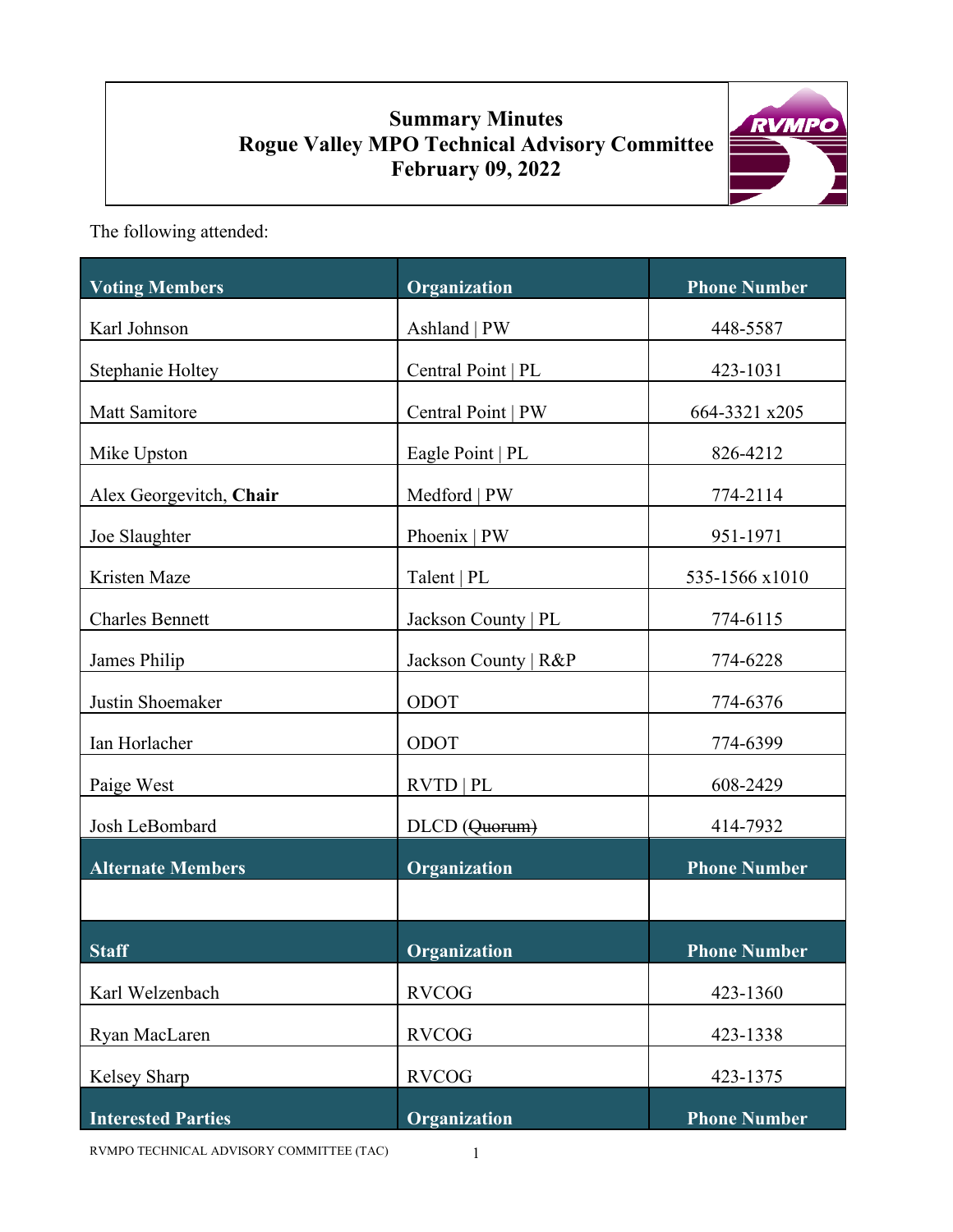| Michael Montero                                                                                                                                                                                                                                                                                                                                                                      | <b>PAC</b> |  |
|--------------------------------------------------------------------------------------------------------------------------------------------------------------------------------------------------------------------------------------------------------------------------------------------------------------------------------------------------------------------------------------|------------|--|
|                                                                                                                                                                                                                                                                                                                                                                                      |            |  |
| Jenna Marmon                                                                                                                                                                                                                                                                                                                                                                         | ODOT       |  |
|                                                                                                                                                                                                                                                                                                                                                                                      |            |  |
| <b>Eleanor Ponomareff</b>                                                                                                                                                                                                                                                                                                                                                            | Talent     |  |
| $\overline{D}$ $\overline{D}$ $\overline{D}$ $\overline{D}$ $\overline{D}$ $\overline{D}$ $\overline{D}$ $\overline{D}$ $\overline{D}$ $\overline{D}$ $\overline{D}$ $\overline{D}$ $\overline{D}$ $\overline{D}$ $\overline{D}$ $\overline{D}$ $\overline{D}$ $\overline{D}$ $\overline{D}$ $\overline{D}$ $\overline{D}$ $\overline{D}$ $\overline{D}$ $\overline{D}$ $\overline{$ |            |  |

[RVMPO TAC February 9, 2022 Agenda Packet](https://rvmpo.org/wp-content/uploads/2019/09/RVMPO-TAC-Agenda-02-09-2022.pdf)

[Meeting Audio 02/09/2022](https://rvmpo.org/wp-content/uploads/2019/09/RVMPO-TAC-Audio-02-09-2022.mp3)

## **1. Call to Order / Introductions / Review Agenda** 00:00–01:58

1:30 p.m. | *Quorum*: Ashland, Central Point, Eagle Point, Medford, Phoenix, Talent, Jackson County, ODOT, RVTD, DLCD

## **2. Review / Approve Minutes** 01:58–02:52

**02:08 |** *Ian Horlacher moved to approve the January 12, 2022 RVMPO TAC Meeting Minutes as presented. Seconded by Mike Upston.*

 *No further discussion.* 

 *Motion passed by unanimously voice vote.* 

## *Action Items*

#### **3. Election of Officers** 02:52 – 05:10

**03:20 |** *Paige West nominated Alex Georgevitch as Chair for the RVMPO TAC. Seconded by Ian Horlacher.* 

 *No further nominations.* 

*Motion passed with none apposed.* 

**04:15 |** *Charles Bennett nominated Paige West as Vice-Chai for the RVMPO TAC. Seconded by Mike Upston.* 

 *No further nominations.* 

*Motion passed with none apposed.* 

#### **4. Review, Discussion, and Possible Action on Matrix and Scoring Criteria for Project Selection**  $05:10 - 01:39:35$

**11:05 |** Comments by Paige West*: Concerns have been raised that removing the alternative measures may have been pre-mature. The policy committee had adopted policies and goals that are also within the Regional Transporting Plan, as well as more that will improve the bike\ped facilities and improve transit service. Another concern is the commitment of 50% of STBG funds will go towards bike\ped facilities and a portion of that will go to RVTD for preventative maintenance. Removing the alternative measures may go against some of the policies that have been adopted.*